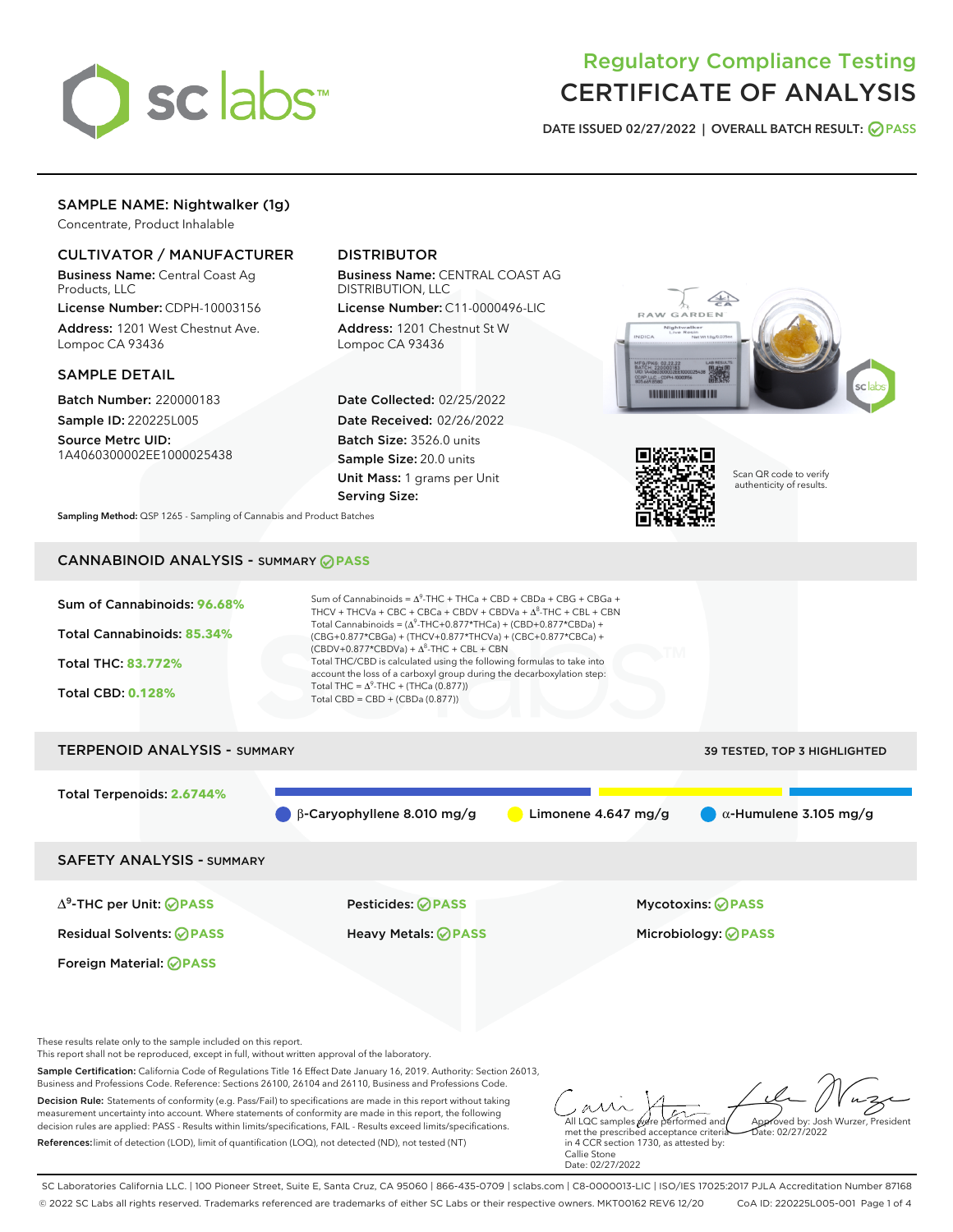



NIGHTWALKER (1G) | DATE ISSUED 02/27/2022 | OVERALL BATCH RESULT: **○** PASS

## CANNABINOID TEST RESULTS - 02/26/2022 2 PASS

Tested by high-performance liquid chromatography with diode-array detection (HPLC-DAD). **Method:** QSP 1157 - Analysis of Cannabinoids by HPLC-DAD

#### TOTAL CANNABINOIDS: **85.34%**

Total Cannabinoids (Total THC) + (Total CBD) + (Total CBG) + (Total THCV) + (Total CBC) +  $(Total CBDV) +  $\Delta^8$ -THC + CBL + CBN$ 

TOTAL THC: **83.772%** Total THC (Δ<sup>9</sup>-THC+0.877\*THCa)

TOTAL CBD: **0.128%**

Total CBD (CBD+0.877\*CBDa)

TOTAL CBG: 0.61% Total CBG (CBG+0.877\*CBGa)

TOTAL THCV: 0.384% Total THCV (THCV+0.877\*THCVa)

TOTAL CBC: 0.444% Total CBC (CBC+0.877\*CBCa)

TOTAL CBDV: ND Total CBDV (CBDV+0.877\*CBDVa)

| <b>COMPOUND</b>  | LOD/LOQ<br>(mg/g)          | <b>MEASUREMENT</b><br><b>UNCERTAINTY</b><br>(mg/g) | <b>RESULT</b><br>(mg/g) | <b>RESULT</b><br>(%) |
|------------------|----------------------------|----------------------------------------------------|-------------------------|----------------------|
| <b>THCa</b>      | 0.05/0.14                  | ±18.117                                            | 905.86                  | 90.586               |
| $\Lambda^9$ -THC | 0.06 / 0.26                | ±1.160                                             | 43.28                   | 4.328                |
| <b>CBGa</b>      | 0.1 / 0.2                  | ±0.24                                              | 5.9                     | 0.59                 |
| <b>CBCa</b>      | 0.07 / 0.28                | ±0.193                                             | 5.06                    | 0.506                |
| <b>THCVa</b>     | 0.07 / 0.20                | ±0.162                                             | 4.38                    | 0.438                |
| <b>CBDa</b>      | 0.02/0.19                  | ±0.033                                             | 1.46                    | 0.146                |
| <b>CBG</b>       | 0.06/0.19                  | ±0.027                                             | 0.88                    | 0.088                |
| $\Lambda^8$ -THC | 0.1 / 0.4                  | N/A                                                | <b>ND</b>               | <b>ND</b>            |
| <b>THCV</b>      | 0.1 / 0.2                  | N/A                                                | <b>ND</b>               | <b>ND</b>            |
| <b>CBD</b>       | 0.07/0.29                  | N/A                                                | <b>ND</b>               | <b>ND</b>            |
| <b>CBDV</b>      | 0.04 / 0.15                | N/A                                                | <b>ND</b>               | <b>ND</b>            |
| <b>CBDVa</b>     | 0.03 / 0.53                | N/A                                                | <b>ND</b>               | <b>ND</b>            |
| <b>CBL</b>       | 0.06 / 0.24                | N/A                                                | <b>ND</b>               | <b>ND</b>            |
| <b>CBN</b>       | 0.1/0.3                    | N/A                                                | <b>ND</b>               | <b>ND</b>            |
| <b>CBC</b>       | 0.2 / 0.5                  | N/A                                                | <b>ND</b>               | <b>ND</b>            |
|                  | <b>SUM OF CANNABINOIDS</b> |                                                    | 966.8 mg/g              | 96.68%               |

#### **UNIT MASS: 1 grams per Unit**

| $\Delta^9$ -THC per Unit              | 1100 per-package limit | 43.28 mg/unit   | <b>PASS</b> |
|---------------------------------------|------------------------|-----------------|-------------|
| <b>Total THC per Unit</b>             |                        | 837.72 mg/unit  |             |
| <b>CBD per Unit</b>                   |                        | <b>ND</b>       |             |
| <b>Total CBD per Unit</b>             |                        | $1.28$ mg/unit  |             |
| Sum of Cannabinoids<br>per Unit       |                        | 966.8 mg/unit   |             |
| <b>Total Cannabinoids</b><br>per Unit |                        | $853.4$ mg/unit |             |

| <b>COMPOUND</b>           | LOD/LOQ<br>(mg/g) | <b>MEASUREMENT</b><br><b>UNCERTAINTY</b><br>(mg/g) | <b>RESULT</b><br>(mg/g)                         | <b>RESULT</b><br>(%) |
|---------------------------|-------------------|----------------------------------------------------|-------------------------------------------------|----------------------|
| β-Caryophyllene           | 0.004 / 0.012     | ±0.2219                                            | 8.010                                           | 0.8010               |
| Limonene                  | 0.005 / 0.016     | ±0.0516                                            | 4.647                                           | 0.4647               |
| $\alpha$ -Humulene        | 0.009/0.029       | ±0.0776                                            | 3.105                                           | 0.3105               |
| <b>Myrcene</b>            | 0.008 / 0.025     | ±0.0305                                            | 3.054                                           | 0.3054               |
| Terpinolene               | 0.008 / 0.026     | ±0.0232                                            | 1.457                                           | 0.1457               |
| Linalool                  | 0.009/0.032       | ±0.0308                                            | 1.042                                           | 0.1042               |
| $\alpha$ -Bisabolol       | 0.008 / 0.026     | ±0.0299                                            | 0.720                                           | 0.0720               |
| Fenchol                   | 0.010 / 0.034     | ±0.0216                                            | 0.719                                           | 0.0719               |
| Terpineol                 | 0.009 / 0.031     | ±0.0326                                            | 0.681                                           | 0.0681               |
| trans- $\beta$ -Farnesene | 0.008 / 0.025     | ±0.0176                                            | 0.638                                           | 0.0638               |
| $\beta$ -Pinene           | 0.004 / 0.014     | ±0.0051                                            | 0.570                                           | 0.0570               |
| $\alpha$ -Pinene          | 0.005 / 0.017     | ±0.0022                                            | 0.332                                           | 0.0332               |
| Guaiol                    | 0.009 / 0.030     | ±0.0106                                            | 0.288                                           | 0.0288               |
| Nerolidol                 | 0.006 / 0.019     | ±0.0139                                            | 0.284                                           | 0.0284               |
| Caryophyllene<br>Oxide    | 0.010 / 0.033     | ±0.0094                                            | 0.263                                           | 0.0263               |
| β-Ocimene                 | 0.006 / 0.020     | ±0.0048                                            | 0.194                                           | 0.0194               |
| <b>Borneol</b>            | 0.005 / 0.016     | ±0.0061                                            | 0.188                                           | 0.0188               |
| Valencene                 | 0.009 / 0.030     | ±0.0085                                            | 0.158                                           | 0.0158               |
| Fenchone                  | 0.009 / 0.028     | ±0.0019                                            | 0.083                                           | 0.0083               |
| Camphene                  | 0.005 / 0.015     | ±0.0006                                            | 0.063                                           | 0.0063               |
| Citronellol               | 0.003 / 0.010     | ±0.0020                                            | 0.053                                           | 0.0053               |
| $\alpha$ -Phellandrene    | 0.006 / 0.020     | ±0.0004                                            | 0.034                                           | 0.0034               |
| $\alpha$ -Terpinene       | 0.005 / 0.017     | ±0.0004                                            | 0.031                                           | 0.0031               |
| $\gamma$ -Terpinene       | 0.006 / 0.018     | ±0.0004                                            | 0.031                                           | 0.0031               |
| $\Delta^3$ -Carene        | 0.005 / 0.018     | ±0.0003                                            | 0.028                                           | 0.0028               |
| Sabinene Hydrate          | 0.006 / 0.022     | ±0.0008                                            | 0.025                                           | 0.0025               |
| Geraniol                  | 0.002 / 0.007     | ±0.0008                                            | 0.024                                           | 0.0024               |
| Sabinene                  | 0.004 / 0.014     | ±0.0002                                            | 0.022                                           | 0.0022               |
| Eucalyptol                | 0.006 / 0.018     | N/A                                                | <loq< th=""><th><loq< th=""></loq<></th></loq<> | <loq< th=""></loq<>  |
| Nerol                     | 0.003/0.011       | N/A                                                | <loq< th=""><th><loq< th=""></loq<></th></loq<> | <loq< th=""></loq<>  |
| p-Cymene                  | 0.005 / 0.016     | N/A                                                | ND                                              | ND                   |
| Isopulegol                | 0.005 / 0.016     | N/A                                                | ND                                              | ND                   |
| Camphor                   | 0.006 / 0.019     | N/A                                                | ND                                              | ND                   |
| Isoborneol                | 0.004 / 0.012     | N/A                                                | ND                                              | ND                   |
| Menthol                   | 0.008 / 0.025     | N/A                                                | ND                                              | ND                   |
| Pulegone                  | 0.003 / 0.011     | N/A                                                | ND                                              | ND                   |
| <b>Geranyl Acetate</b>    | 0.004 / 0.014     | N/A                                                | ND                                              | ND                   |
| $\alpha$ -Cedrene         | 0.005 / 0.016     | N/A                                                | ND                                              | ND                   |
| Cedrol                    | 0.008 / 0.027     | N/A                                                | ND                                              | ND                   |
| <b>TOTAL TERPENOIDS</b>   |                   |                                                    | 26.744 mg/g                                     | 2.6744%              |

SC Laboratories California LLC. | 100 Pioneer Street, Suite E, Santa Cruz, CA 95060 | 866-435-0709 | sclabs.com | C8-0000013-LIC | ISO/IES 17025:2017 PJLA Accreditation Number 87168 © 2022 SC Labs all rights reserved. Trademarks referenced are trademarks of either SC Labs or their respective owners. MKT00162 REV6 12/20 CoA ID: 220225L005-001 Page 2 of 4

# TERPENOID TEST RESULTS - 02/27/2022

Terpene analysis utilizing gas chromatography-flame ionization detection (GC-FID). **Method:** QSP 1192 - Analysis of Terpenoids by GC-FID

MEASUREMENT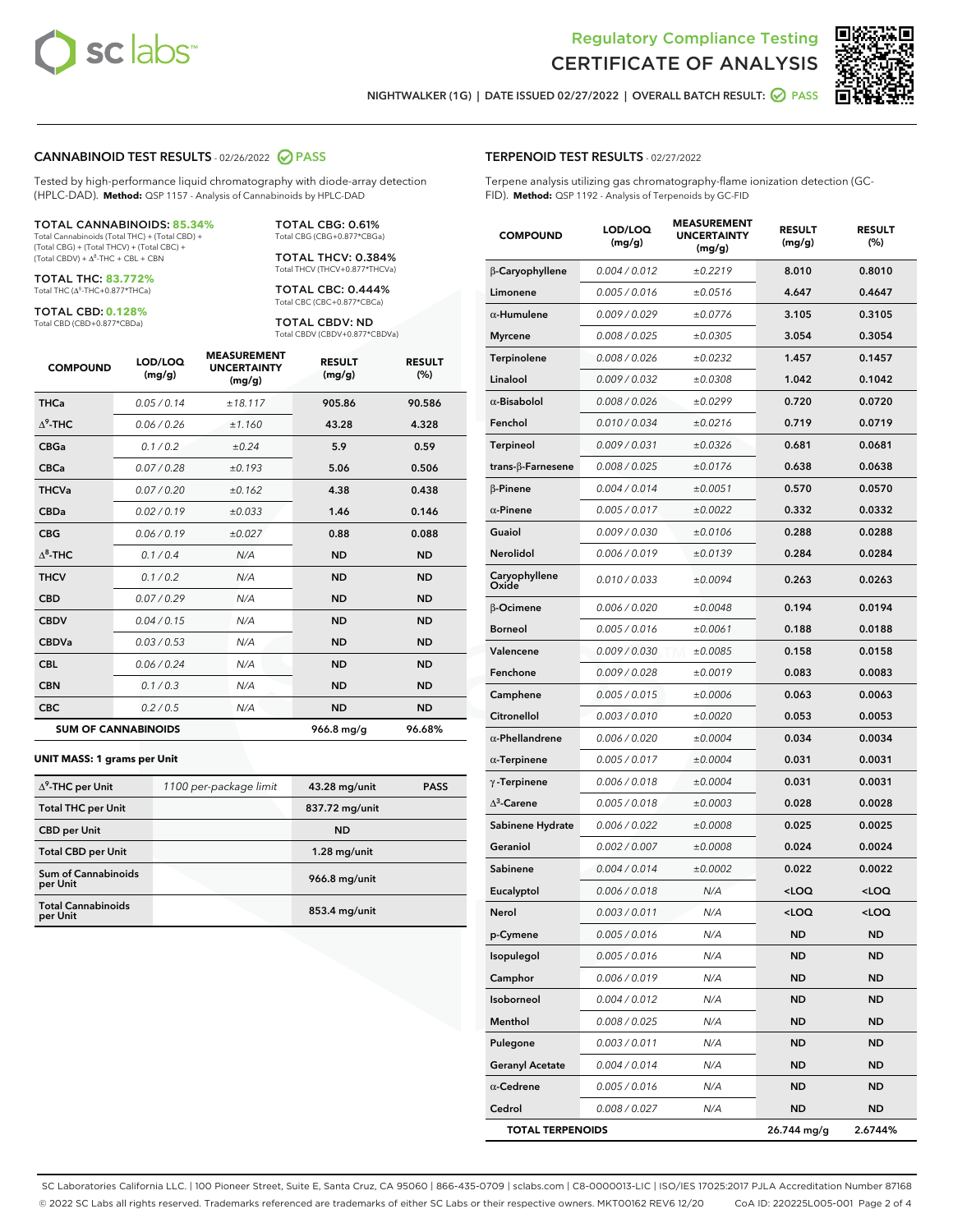



NIGHTWALKER (1G) | DATE ISSUED 02/27/2022 | OVERALL BATCH RESULT: ● PASS

# CATEGORY 1 PESTICIDE TEST RESULTS - 02/27/2022 2 PASS

Pesticide and plant growth regulator analysis utilizing high-performance liquid chromatography-mass spectrometry (HPLC-MS) or gas chromatography-mass spectrometry (GC-MS). \*GC-MS utilized where indicated. **Method:** QSP 1212 - Analysis of Pesticides and Mycotoxins by LC-MS or QSP 1213 - Analysis of Pesticides by GC-MS

| <b>COMPOUND</b>             | LOD/LOQ<br>$(\mu g/g)$ | <b>ACTION</b><br><b>LIMIT</b><br>$(\mu g/g)$ | <b>MEASUREMENT</b><br><b>UNCERTAINTY</b><br>$(\mu g/g)$ | <b>RESULT</b><br>$(\mu g/g)$ | <b>RESULT</b> |
|-----------------------------|------------------------|----------------------------------------------|---------------------------------------------------------|------------------------------|---------------|
| Aldicarb                    | 0.03 / 0.08            | $\ge$ LOD                                    | N/A                                                     | <b>ND</b>                    | <b>PASS</b>   |
| Carbofuran                  | 0.02 / 0.05            | $>$ LOD                                      | N/A                                                     | <b>ND</b>                    | <b>PASS</b>   |
| Chlordane*                  | 0.03 / 0.08            | $\ge$ LOD                                    | N/A                                                     | <b>ND</b>                    | <b>PASS</b>   |
| Chlorfenapyr*               | 0.03/0.10              | $\ge$ LOD                                    | N/A                                                     | <b>ND</b>                    | <b>PASS</b>   |
| Chlorpyrifos                | 0.02/0.06              | $>$ LOD                                      | N/A                                                     | <b>ND</b>                    | <b>PASS</b>   |
| Coumaphos                   | 0.02 / 0.07            | $\ge$ LOD                                    | N/A                                                     | <b>ND</b>                    | <b>PASS</b>   |
| Daminozide                  | 0.02 / 0.07            | $\ge$ LOD                                    | N/A                                                     | <b>ND</b>                    | <b>PASS</b>   |
| <b>Dichlorvos</b><br>(DDVP) | 0.03/0.09              | $\ge$ LOD                                    | N/A                                                     | <b>ND</b>                    | <b>PASS</b>   |
| Dimethoate                  | 0.03 / 0.08            | $>$ LOD                                      | N/A                                                     | <b>ND</b>                    | <b>PASS</b>   |
| Ethoprophos                 | 0.03/0.10              | $>$ LOD                                      | N/A                                                     | <b>ND</b>                    | <b>PASS</b>   |
| Etofenprox                  | 0.02 / 0.06            | $\ge$ LOD                                    | N/A                                                     | <b>ND</b>                    | <b>PASS</b>   |
| Fenoxycarb                  | 0.03 / 0.08            | $\ge$ LOD                                    | N/A                                                     | <b>ND</b>                    | <b>PASS</b>   |
| Fipronil                    | 0.03 / 0.08            | $\ge$ LOD                                    | N/A                                                     | <b>ND</b>                    | <b>PASS</b>   |
| Imazalil                    | 0.02 / 0.06            | $\ge$ LOD                                    | N/A                                                     | <b>ND</b>                    | <b>PASS</b>   |
| <b>Methiocarb</b>           | 0.02 / 0.07            | $\ge$ LOD                                    | N/A                                                     | <b>ND</b>                    | <b>PASS</b>   |
| Parathion-methyl            | 0.03/0.10              | $>$ LOD                                      | N/A                                                     | <b>ND</b>                    | <b>PASS</b>   |
| <b>Mevinphos</b>            | 0.03/0.09              | $\ge$ LOD                                    | N/A                                                     | <b>ND</b>                    | <b>PASS</b>   |
| Paclobutrazol               | 0.02 / 0.05            | $\ge$ LOD                                    | N/A                                                     | <b>ND</b>                    | <b>PASS</b>   |
| Propoxur                    | 0.03/0.09              | $>$ LOD                                      | N/A                                                     | <b>ND</b>                    | <b>PASS</b>   |
| Spiroxamine                 | 0.03 / 0.08            | $\ge$ LOD                                    | N/A                                                     | <b>ND</b>                    | <b>PASS</b>   |
| Thiacloprid                 | 0.03/0.10              | $\ge$ LOD                                    | N/A                                                     | <b>ND</b>                    | <b>PASS</b>   |

# CATEGORY 2 PESTICIDE TEST RESULTS - 02/27/2022 @ PASS

| <b>COMPOUND</b>          | LOD/LOQ<br>$(\mu g/g)$ | <b>ACTION</b><br><b>LIMIT</b><br>$(\mu g/g)$ | <b>MEASUREMENT</b><br><b>UNCERTAINTY</b><br>$(\mu g/g)$ | <b>RESULT</b><br>$(\mu g/g)$ | <b>RESULT</b> |  |
|--------------------------|------------------------|----------------------------------------------|---------------------------------------------------------|------------------------------|---------------|--|
| Abamectin                | 0.03/0.10              | 0.1                                          | N/A                                                     | <b>ND</b>                    | <b>PASS</b>   |  |
| Acephate                 | 0.02/0.07              | 0.1                                          | N/A                                                     | <b>ND</b>                    | <b>PASS</b>   |  |
| Acequinocyl              | 0.02/0.07              | 0.1                                          | N/A                                                     | <b>ND</b>                    | <b>PASS</b>   |  |
| Acetamiprid              | 0.02/0.05              | 0.1                                          | N/A                                                     | <b>ND</b>                    | <b>PASS</b>   |  |
| Azoxystrobin             | 0.02/0.07              | 0.1                                          | N/A                                                     | <b>ND</b>                    | <b>PASS</b>   |  |
| <b>Bifenazate</b>        | 0.01/0.04              | 0.1                                          | N/A                                                     | <b>ND</b>                    | <b>PASS</b>   |  |
| <b>Bifenthrin</b>        | 0.02 / 0.05            | 3                                            | N/A                                                     | <b>ND</b>                    | <b>PASS</b>   |  |
| <b>Boscalid</b>          | 0.03/0.09              | 0.1                                          | N/A                                                     | <b>ND</b>                    | <b>PASS</b>   |  |
| Captan                   | 0.19/0.57              | 0.7                                          | N/A                                                     | <b>ND</b>                    | <b>PASS</b>   |  |
| Carbaryl                 | 0.02/0.06              | 0.5                                          | N/A                                                     | <b>ND</b>                    | <b>PASS</b>   |  |
| Chlorantranilip-<br>role | 0.04/0.12              | 10                                           | N/A                                                     | <b>ND</b>                    | <b>PASS</b>   |  |
| Clofentezine             | 0.03/0.09              | 0.1                                          | N/A                                                     | <b>ND</b>                    | <b>PASS</b>   |  |

| <b>CATEGORY 2 PESTICIDE TEST RESULTS</b> - 02/27/2022 continued |
|-----------------------------------------------------------------|
|-----------------------------------------------------------------|

| <b>COMPOUND</b>               | LOD/LOQ<br>$(\mu g/g)$ | <b>ACTION</b><br><b>LIMIT</b><br>$(\mu g/g)$ | <b>MEASUREMENT</b><br><b>UNCERTAINTY</b><br>(µg/g) | <b>RESULT</b><br>$(\mu g/g)$ | <b>RESULT</b> |
|-------------------------------|------------------------|----------------------------------------------|----------------------------------------------------|------------------------------|---------------|
| Cyfluthrin                    | 0.12 / 0.38            | $\overline{c}$                               | N/A                                                | <b>ND</b>                    | <b>PASS</b>   |
| Cypermethrin                  | 0.11 / 0.32            | 1                                            | N/A                                                | <b>ND</b>                    | <b>PASS</b>   |
| Diazinon                      | 0.02 / 0.05            | 0.1                                          | N/A                                                | <b>ND</b>                    | <b>PASS</b>   |
| Dimethomorph                  | 0.03 / 0.09            | 2                                            | N/A                                                | <b>ND</b>                    | <b>PASS</b>   |
| Etoxazole                     | 0.02 / 0.06            | 0.1                                          | N/A                                                | <b>ND</b>                    | <b>PASS</b>   |
| Fenhexamid                    | 0.03 / 0.09            | 0.1                                          | N/A                                                | <b>ND</b>                    | <b>PASS</b>   |
| Fenpyroximate                 | 0.02 / 0.06            | 0.1                                          | N/A                                                | <b>ND</b>                    | <b>PASS</b>   |
| Flonicamid                    | 0.03 / 0.10            | 0.1                                          | N/A                                                | <b>ND</b>                    | <b>PASS</b>   |
| Fludioxonil                   | 0.03 / 0.10            | 0.1                                          | N/A                                                | <b>ND</b>                    | <b>PASS</b>   |
| Hexythiazox                   | 0.02 / 0.07            | 0.1                                          | N/A                                                | <b>ND</b>                    | <b>PASS</b>   |
| Imidacloprid                  | 0.04 / 0.11            | 5                                            | N/A                                                | <b>ND</b>                    | <b>PASS</b>   |
| Kresoxim-methyl               | 0.02 / 0.07            | 0.1                                          | N/A                                                | <b>ND</b>                    | <b>PASS</b>   |
| Malathion                     | 0.03 / 0.09            | 0.5                                          | N/A                                                | <b>ND</b>                    | <b>PASS</b>   |
| Metalaxyl                     | 0.02 / 0.07            | $\overline{c}$                               | N/A                                                | <b>ND</b>                    | <b>PASS</b>   |
| Methomyl                      | 0.03 / 0.10            | $\mathcal{I}$                                | N/A                                                | <b>ND</b>                    | <b>PASS</b>   |
| Myclobutanil                  | 0.03 / 0.09            | 0.1                                          | N/A                                                | <b>ND</b>                    | <b>PASS</b>   |
| Naled                         | 0.02 / 0.07            | 0.1                                          | N/A                                                | <b>ND</b>                    | <b>PASS</b>   |
| Oxamyl                        | 0.04 / 0.11            | 0.5                                          | N/A                                                | <b>ND</b>                    | <b>PASS</b>   |
| Pentachloronitro-<br>benzene* | 0.03 / 0.09            | 0.1                                          | N/A                                                | <b>ND</b>                    | <b>PASS</b>   |
| Permethrin                    | 0.04 / 0.12            | 0.5                                          | N/A                                                | <b>ND</b>                    | <b>PASS</b>   |
| Phosmet                       | 0.03 / 0.10            | 0.1                                          | N/A                                                | <b>ND</b>                    | <b>PASS</b>   |
| Piperonyl<br><b>Butoxide</b>  | 0.02 / 0.07            | 3                                            | N/A                                                | <b>ND</b>                    | <b>PASS</b>   |
| Prallethrin                   | 0.03 / 0.08            | 0.1                                          | N/A                                                | <b>ND</b>                    | <b>PASS</b>   |
| Propiconazole                 | 0.02 / 0.07            | 0.1                                          | N/A                                                | <b>ND</b>                    | <b>PASS</b>   |
| Pyrethrins                    | 0.04 / 0.12            | 0.5                                          | N/A                                                | <b>ND</b>                    | <b>PASS</b>   |
| Pyridaben                     | 0.02 / 0.07            | 0.1                                          | N/A                                                | <b>ND</b>                    | <b>PASS</b>   |
| Spinetoram                    | 0.02 / 0.07            | 0.1                                          | N/A                                                | <b>ND</b>                    | <b>PASS</b>   |
| Spinosad                      | 0.02 / 0.07            | 0.1                                          | N/A                                                | <b>ND</b>                    | <b>PASS</b>   |
| Spiromesifen                  | 0.02 / 0.05            | 0.1                                          | N/A                                                | <b>ND</b>                    | <b>PASS</b>   |
| Spirotetramat                 | 0.02 / 0.06            | 0.1                                          | N/A                                                | ND                           | PASS          |
| Tebuconazole                  | 0.02 / 0.07            | 0.1                                          | N/A                                                | <b>ND</b>                    | <b>PASS</b>   |
| Thiamethoxam                  | 0.03 / 0.10            | 5                                            | N/A                                                | ND                           | <b>PASS</b>   |
| Trifloxystrobin               | 0.03 / 0.08            | 0.1                                          | N/A                                                | ND                           | <b>PASS</b>   |

SC Laboratories California LLC. | 100 Pioneer Street, Suite E, Santa Cruz, CA 95060 | 866-435-0709 | sclabs.com | C8-0000013-LIC | ISO/IES 17025:2017 PJLA Accreditation Number 87168 © 2022 SC Labs all rights reserved. Trademarks referenced are trademarks of either SC Labs or their respective owners. MKT00162 REV6 12/20 CoA ID: 220225L005-001 Page 3 of 4